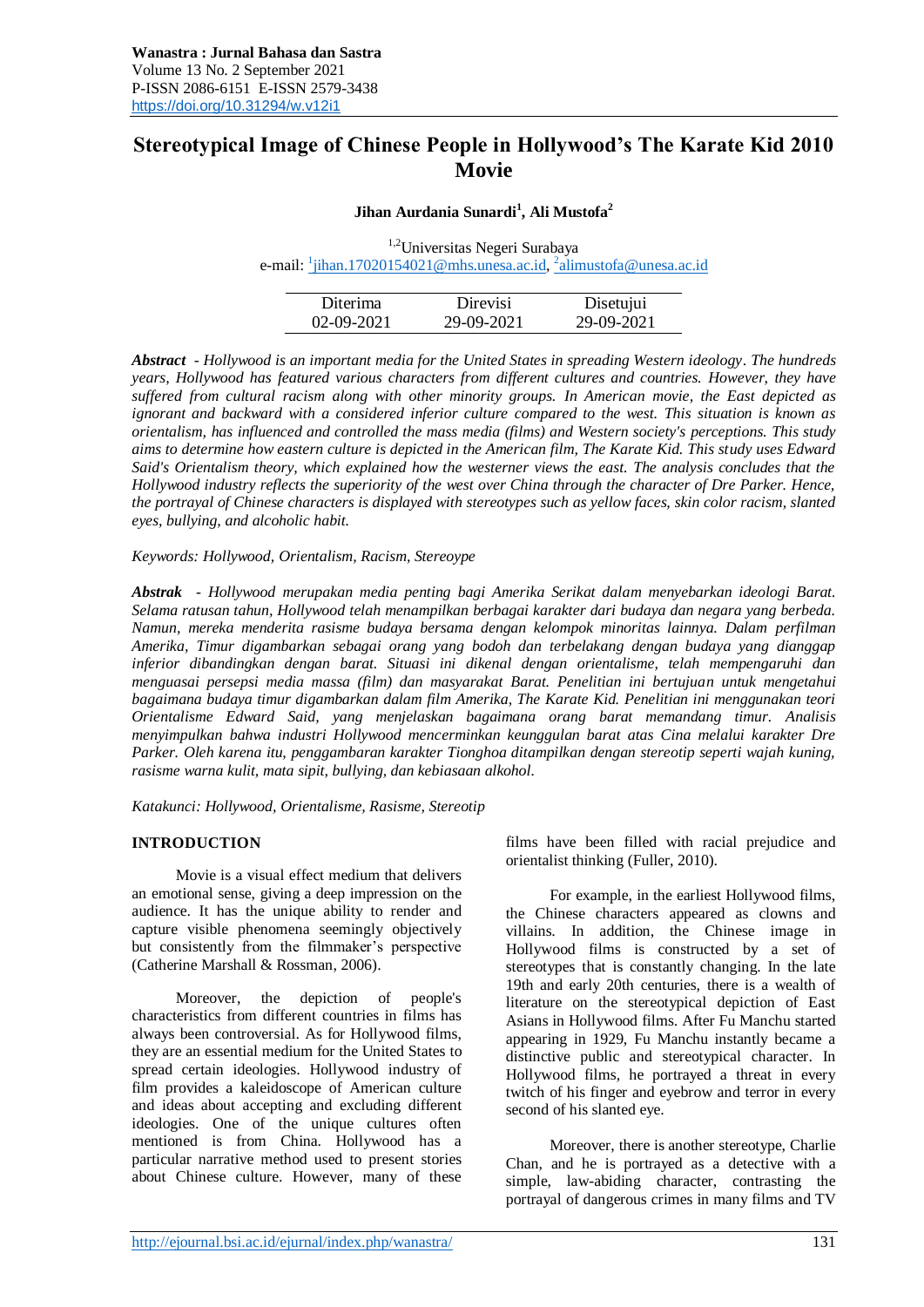shows. However, he is also calculative, boring, distended, and effeminate. Therefore, it strengthens certain stereotypes in East Asia called the inability to speak English fluently, bound by tradition and obedience (Fuller, 2010).

The representation of Chinese and Chinese-American has appeared on screens since the inception of American fiction films. However, they have suffered from cultural racism with other minority groups in the long history, including Native Americans, African-Americans, and Mexican-Americans. According to Edward Said, the Hollywood Narrative is actually "a Western-style for dominates, restructures, and the authority over the East." The different stereotypes of Chinese people in each era, forming galleries that reflect American cultural attitudes towards China. From the literature study above, it is legitimate that the stereotypes of orientalist thinking influence the construction of Chinese images in Hollywood films. This phenomenon is a brief description of Orientalism. Orientalism is the West's way of looking at the East in a cultural aspect. The stereotype that emerges is that the East is low, dirty, and has no advanced civilization, opposed to the West. Edward Said's statement regarding his criticism of Western injustice through "Orientalism" states that Orientalism is the West's way of controlling and reorganizing the East (Said, 1978).

The Karate Kid is a film by Harald Zwart, an adaptation of early Karate Kid's film released in 1984. The story itself still takes the same outline as the old version. Dre Parker had to separate from his friends in Detroit and move to Beijing, China, due to his mother's job demands. The process of adapting to a new environment is a difficult thing to do, especially for children of Dre's age. His acquaintance with a beautiful girl, Mei Ying, causes him to become despised by Cheng, the young man who has been in love with Mei Ying for a long time. Cheng and his gang members often use Dre as a "practical tool" for their Kung-Fu learning. Cheng's attitude made Dre even more uncomfortable living in China. Luckily, Dre meets Mr. Han, a mechanic who works in their apartment. After being able to help Dre from attacks by Cheng and his friends, Mr. Han is willing to teach Dre Kung-Fu techniques to help Dre protect himself.

This film is related to Orientalism, which according to Edward Said's statement about his criticism of Western injustice through his work "Orientalism." Said states that Orientalism could be discussed and analyzed as a legal entity against the East. It is relevant to making statements about the East, affirming the East's view, describing, positioning, and dominating it. In other words, Orientalism is the West's way of dominating and restructuring the East (Said, 1978). The depiction of non-Western characters is an oriental stereotype embedded in the orientalists in the film. Orientalist stereotypes are a typical thing in the East. In this case, Gifford stated that writers such as novelists or poets have the power to spread certain ideologies through their fiction words that can control the content in the story and build a kind of hegemony that aligns the reader without realizing it. The author's construct of stereotypes serves as an 'invitation to missionary achievement and endeavor, i.e., practical outcomes and strategies of European colonization (Addison, 1993).

Orientalism is the depiction of the East by the West, in contrast to Occidentalism which talks about the depiction of the West by the East (Silalahi, 2018). America tries to portray the East according to their imagination. East is described as unique, ancient, and full of mystery. Therefore, Western stereotypes that shape the audience's perception of the East are only based on films without seeing the East directly (Scurry, 2010). This stereotype is described as one of Hollywood's insistence on removing Asians from their narratives. According to Hall, the stereotype signifies how something is given meaning (Hall, 1997). The primary function of stereotypes is to create meaning, making it easier for us to understand the world. In this sense, the stereotype is very close to the practice of grouping things into specific categories.People often consciously or unconsciously divide things or people into groups based on particular characteristics considered to have something in common. Type is a simple characterization featuring several properties and functions as the basis of our classification system.

Therefore, several previous studies on Orientalism have been carried out. West & Lyn conducted semiotic research to present Orientalism in the film The Man Who Knows Infinity. They use Barthes' semiotics to determine how the denotative, connotative, and mythical files in Orientalism in "The Men Who Knows Infinity." Fairuz gave an example that the representation of Orientalism shown is the power of the West against the East through the difference in status and social position of each culture (West & Lyn, 2017). The second orientalism study was conducted by Bramanstian on 2019 in which he examines the bias of colonialism or Orientalism towards the Arab in the film The Dictator by Larry Charles. The paper uses the perspective of Orientalism put forward by Edward Said, especially the Western world view of Arabia. He gave an example that the Western world view Arabs image as a society that is brutal, violent, and full of lust (Brammastian & Kusciati, 2018).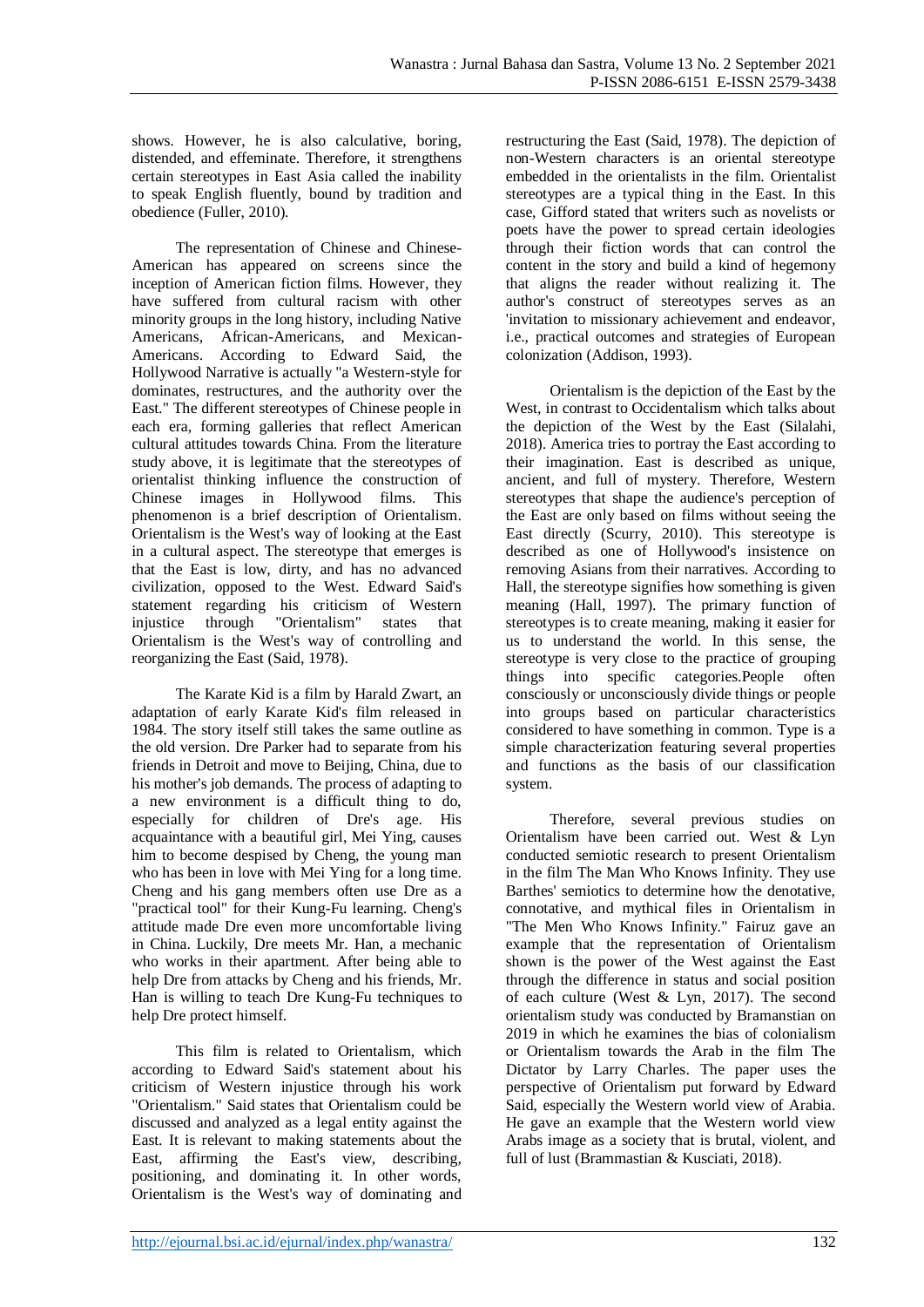Although the new centuries have removed some of the bad pictures of the previous period, to some extent, they still misjudge the eastern nation continuous Western film production with flawed Eastern characters in it. Based on previous studies, the author has not found any research on Orientalism that specifically represents the image of Chinese characters.

Through The Karate Kid, the author wants to reveal how Hollywood portrays Chinese people with various stereotypes in the film. Asians have been subjected to unfair and underrepresented treatment in the Hollywood film industry from the 20th century until today. The author wants to dissect how Hollywood portrays Asian people through text and film analysis and critical theory. In the film The Karate Kid, the writer wants to show that the portrayal of Chinese people is strongly influenced by orientalist thinking, which harms the perception of Asian people in the world. Therefore, this study will explain what stereotypes Hollywood instills in films and how films continue to portray them. This study not only covers the stereotype of China as a whole but also examines the existence of Orientalism which unconsciously inserts for the audience to enjoy the superiority of the western power over the east.

# **RESEARCH METHODOLOGY**

This study implements the theory of Orientalism from Edward Said because this film contains Western view against the East. The data will explain how Hollywood portrays China in The Karate Kid 2010, which depends on the story, conversation, visuals, and other contexts. Orientalism is the West's attempt to dominate authority and express everything about the orientation that builds its image and qualities. Thus, Orientalism is a study as a European cultural discourse capable of managing and even making its political, sociological, military, ideological, scientific, and imaginative orientations. The western conception of the East helps define the West; in contrast, Said also subjugated the East and emphasized the domination and superiority of the West (P. Zhang, 2002).

The data source taken from The Karate Kid 2010 a martial arts drama movie directed by Harald Zward. The evident use in this study to provide a legitimate proof is taken from The Karate Kid movie which then analyze in three steps. First the author doing close watching The Karate Kid movie to understand the whole story. The author focuses at the storyline and pays attention to the characters, scenes, setting of place and time cinematography and others. Second, the author take screenshoot and group them according to each scene to finding the meaning behind the signs. Afterwards, the author will then further examine the data using Orientalism theory to findings of the analysis. The author will look at every meaning contained in film, analyze it based on knowledge from the literature on orientalism, the meaning of the film and its techniques.

## **FINDINGS AND DISCUSSION**

#### **1. The Depiction of Chinese Image Through Dre's Perceptions.**

In The Karate Kid, the depiction of Chinese characters clearly contains Asian stereotypes. Dre is a boy with curly hair, black skin from Detroit, America. Dre is the main character in the film. Through Dre character, as American, Karate Kid portrays China from a western point of view.



Picture 1. Slanted eyes and yellow face

The picture above is the scene of Dre and his mother on the plane. A complete shot shooting technique shows Dre, who is sitting next to a man on the plane. Because his mother was transferred to Beijing, China, this forced Dre to leave Detroit, America. While on a trip to Beijing, Mrs. Parker taught Dre mandarin using a google translator. Seeing a man with a yellow face and slanted eyes, Mrs. Parker asked Dre to try it by chatting with the man. With the extended shot shooting technique, we can see the different characteristics between the character Dre and the man. Dre, with The curly-faced, has a western body. At the same time, the man has an oriental face, yellow skin, and slanted Chinese eyes.

This scene shows how westerners think about Chinese people. In addition to the Chinese depicted with slanted eyes, the physical characteristic that is identical to the Chinese ethnicity is an oriental face. The word oriental comes from the Latin "orient," which means east, referring to the peoples of the eastern hemisphere. Oriental is an adjective that means things that are eastern in a broad scope (Winatian et al., 2019). So, when referring to an oriental face, it can mean someone who has an Asian face, predominantly East Asian or East Asian descent.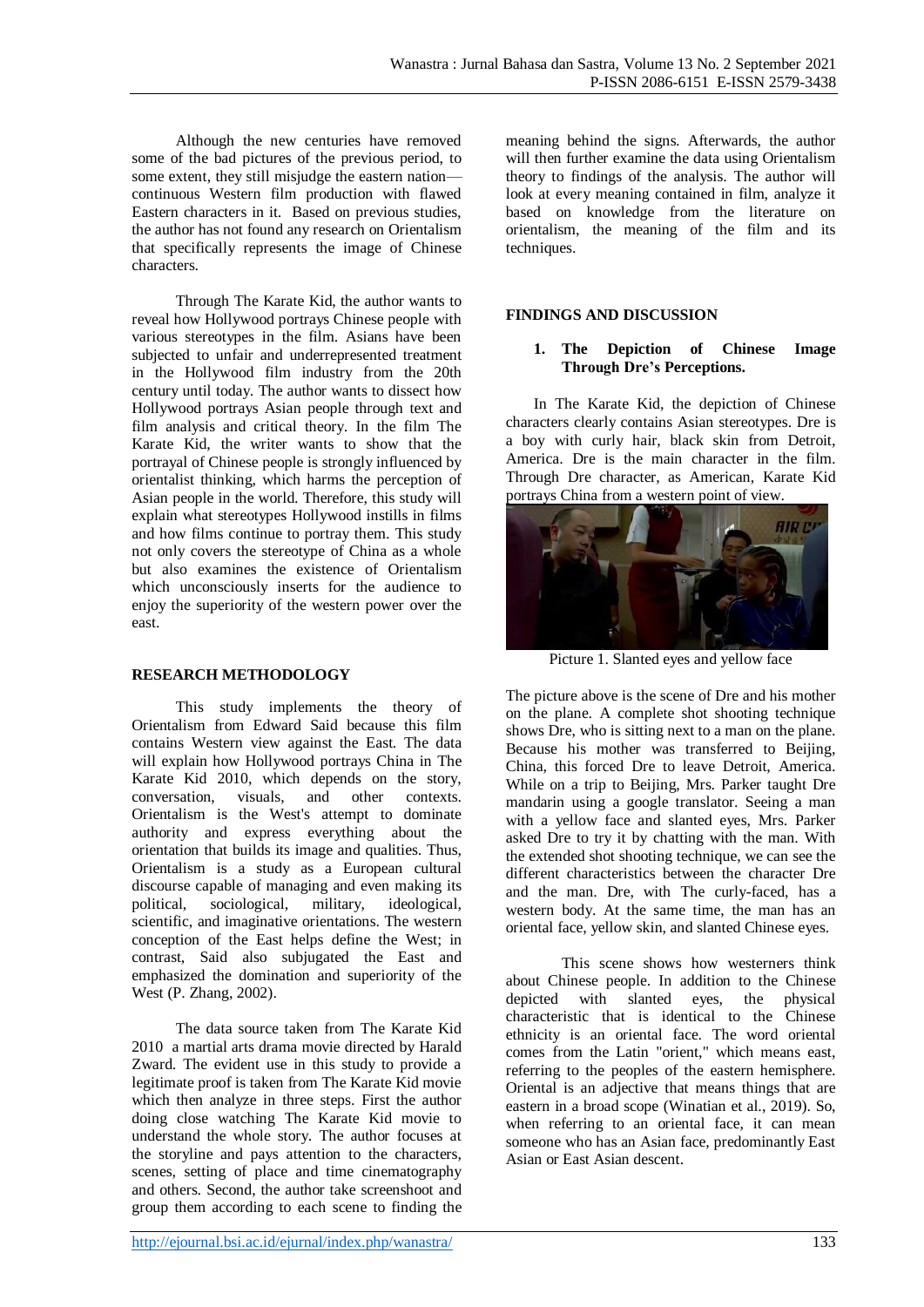In addition to physical identity in the form of faces and eyes, the physical identity of an ethnic Chinese also lies in the skin color that looks lighter, which tends to be yellower than the skin color of westerners. Although China belongs to the Mongoloid race, it occupies a different sub-race based on its physical characteristics. Hooton classifies countries in Southeast Asia into the Malay-Mongoloid race while Northeast Asia into the Classical Mongoloid race (Bulbeck et al., 2006).

In racism, it is called the western stereotype of the Chinese. Lippman defines a stereotype as an oversimplified picture of the world that fulfills the need to see the world as easier to understand and manage than it is. Physical appearance is very influential in everyday life. This stereotype has been very attached in the west. People often see physicality as the leading indicator in viewing ethnic and cultural ownership. The depiction of Chinese physical stereotypes that often occurs expresses anxiety about discrimination often inherent because of different physical characteristics, namely the ethnic Chinese who have slanted eyes. It is proved by Dre's character and his mother, who think that the man is Chinese just by looking at his physical characteristics. *"Dude, I'm from Detroit."* This dialogue refutes the physical stereotypes of Chinese people that often occur. Although the man has the same physical characteristics as the Chinese with a yellow face and slanted eyes, the man is not Chinese but comes from Detroit, America.

The stereotypes represented in the scene above talk about discrimination against ethnic Chinese, assuming that ethnic Chinese are a separate racial group, so they are distinguished from other racial groups (Irena & Rusadi, 2019). The distinctive and striking physical characteristic is the shape of the slanted eyes which becomes the material to corner them in their interactions with other majority races and causes the ethnic Chinese to often get verbal attacks as a form of confinement to their existence. These prejudices are proved by the increasing number of attacks and racial violence against Asian Americans in several areas in the United States (L. Zhang, 2015). Reporting from The Washington Post, cases of racism against Asia in America have been going on for several centuries. The latest case is the shooting and murder of an Asian-American woman by an American in a spa area in Atlanta in March (The Lancet, 2021). Stereotypes can bring about social injustice for those who are victims, and if this happens, it will raise questions about ethnicity. Stereotypes sometimes even go beyond questions of social justice.



Likewise, with the stereotype that Asians cannot speak English, Dre's character thinks Mei Ying cannot speak English. The scene shows where Dre meets Mei Ying in the park. This scene capture technique uses full shots and close-up techniques. The full shooting technique is used to show the setting where the location is taken. In this scene, Dre is seen in the park with Mei Ying. Dre meets Mei Ying for the first time. Dre, who does not speak Chinese, tries to get him acquainted with Mandarin, which he learned from his mother on the plane. On the dialog *"Hi, what's wrong? I forgot, can't speak English,"***.** Dre said that he was an American, and Mei Ying was a non-American girl. Then in the continuation of the dialogue, Dre replied, *"You can speak English? Me too."* This dialogue shows how Dre is an American boy, which the dialogue shows American post colonialism in China. He assumes that Chinese people cannot speak English.

The shooting technique in the scene of Dre meeting Mei Ying also shows how the differences between the characters of Dre and Mei Ying. Dre, a boy with dark skin, curly eyes, and wearing blue clothes, talk to Mei Ying, a local Chinese girl with white skin, slanted eyes, and a pink dress, carrying a violin. Dre held a conversation with Mei Ying in a standing position directly opposite Mei Ying. Mei Ying was sitting on a park bench, watching Dre talking. Dre's position can also mean that his character is taller than Mei Ying. Because it indicates weakness, the East places its position as a racial area that is incompetent, not strong, and significant. Gender is male, Eastern is female, and Western is male. The situation of women can be said to be equal to that of men. In this case, the position of women is lower. Finally, the terms' feminine' and 'masculine' for East and West emerged (Said, 1978).

In this film, the author also looks at how English is constructed as a better language. On the other hand, Chinese as the primary language and the national language of China is not essential. It is also confirmed when Mrs. Po, the principal of his new school in Beijing. When welcoming Dre to her mother, Mrs. Po prefers to speak English. In the dialogue *"Ms. Parker. We have been waiting."*, this shows that Mrs. Po, the principal of Dre's school, is fluent in English. It can be interpreted that Mandarin is a language that is no longer dominant and essential for communicating with Mrs. Parker and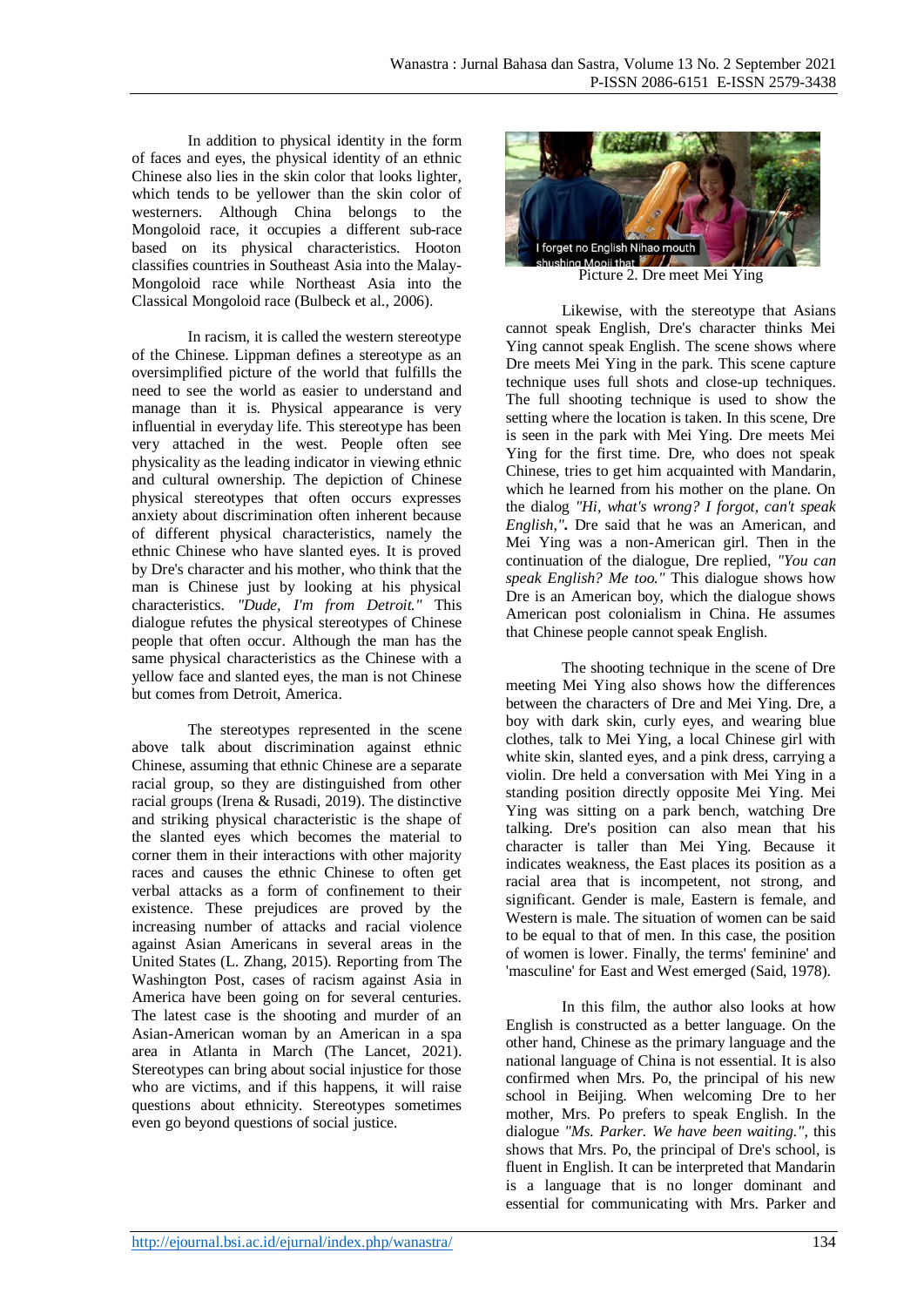Dre. From the scene, westerners perpetuated colonialism under the guise of English (Zhu, 2016).



Picture 3. The drink bottles and glasses

This image using a close-up camera technique, at which this stage is shown the drink bottles and glasses that have been half-filled with alcohol on the table of Mr. Han. This technique is to show intimacy is built to giving impression that Mr. Han is an alcoholic. Various alcoholic beverages have been used in China since prehistoric times (WeiZheng, 2016). Wine jars from Jiahu are the earliest evidence of alcohol in China as far back as 7000 BC. In China, alcohol is known as Jiu and is considered a spiritual food that plays an important role in their religious life. In its development, alcohol has never been separated from the world of cinema, especially Hollywood. Almost all film titles always feature alcohol, wheather it's the main character or supporting actor in some scenes always bring up scenes that consuming alcohol.

Arak in China apart from having a long history and has also played an important role in Chinese culture and many drinking customs arose during China's long history. In ancient times people used wine when praying to the heavens and the earth, worshiping the mountains and the sea, when praying they poured wine on the ground. When praying to the sea, the wine is poured into the sea. On certain holidays, Chinese people always cannot part with wine, for example at the Chinese New Year celebrations, the Qīngmíng festival, the moon cake festival and so on. At the wedding there is a happy wine, there is also a cross that is drunk by the bride and groom symbolizing an eternal bond. There is full moon wine, for families celebrating a month old baby's birthday. There is a long life wine which is used as a gift for parents who have a birthday, because the word wine and the word long life are also used as a complement to the opening of a shop, moving house, etc (WeiZheng, 2016).

This alcoholic habit symbolizes Chinese culture, which is the setting of the Karate Kid film's location. According to the existing myth, China is a consumer/alcoholic. Although alcoholics come from different ethnicities, the image that appears when China consumes alcohol is always associated with negative things. This stereotype is inherent and continuously maintained by the mainstream media, especially in Hollywood. In its development, alcohol

has never been separated. Almost all film titles always feature alcohol, whether it's the main character or supporting actor in some scenes always bring up that are consuming alcohol.

#### **2. The Dominance of The West Against The East.**

The depiction of Chinese culture in The Karate Kid is apparent. Through this film, the Western production team wants to introduce Eastern culture to the audience. They present the beauty of Chinese cultures. Starting from Wudang Mountain, The Forbidden City The Great Wall of China, The Imperial Palace of the Ming and Qing Dynasties, and Kung Fu martial arts culture. Although this film is closed to the feel of Asia, which shows landscapes that are very closely related to Asia, the author found an element of western domination, which is very clearly visible in several scenes of The Karate Kid film.



Picture 4. Dre trying to get back up

Dre's character is depicted as a solid American and invincible. Hailing from the United States, Dre tries to adapt to his new environment. Of course, it's not easy because Dre's characteristics are different from those around him. This condition makes Dre the target of bullying from his colleague named Cheng and his friends. Cheng is a very skilled kung fu athlete. Cheng's character is described as a rude and arrogant Chinese person. It can be seen from how Cheng's treatment of bullying and violence against Dre was aimed at the West to conclude that Eastern people can also be racist from outsiders. Chinese people are considered to use martial arts to carry out discriminatory actions.

Dre's victory in a kung fu match shows the superiority of western nations over Asia. The shooting technique uses a complete shot technique to deliver how Dre's character can bounce back to continue the match. This technique also shows how euphoric the game was at that time. In this scene, Dre's character is seen trying to get up to get back on his feet to continue the tournament even though previously Dre's left leg was injured due to the unsportsmanlike actions of one of Cheng's gang. It can be attributed to the western ideology as a state that is superior and stronger than others. The heroic figures of heroes in novels, comics and movies have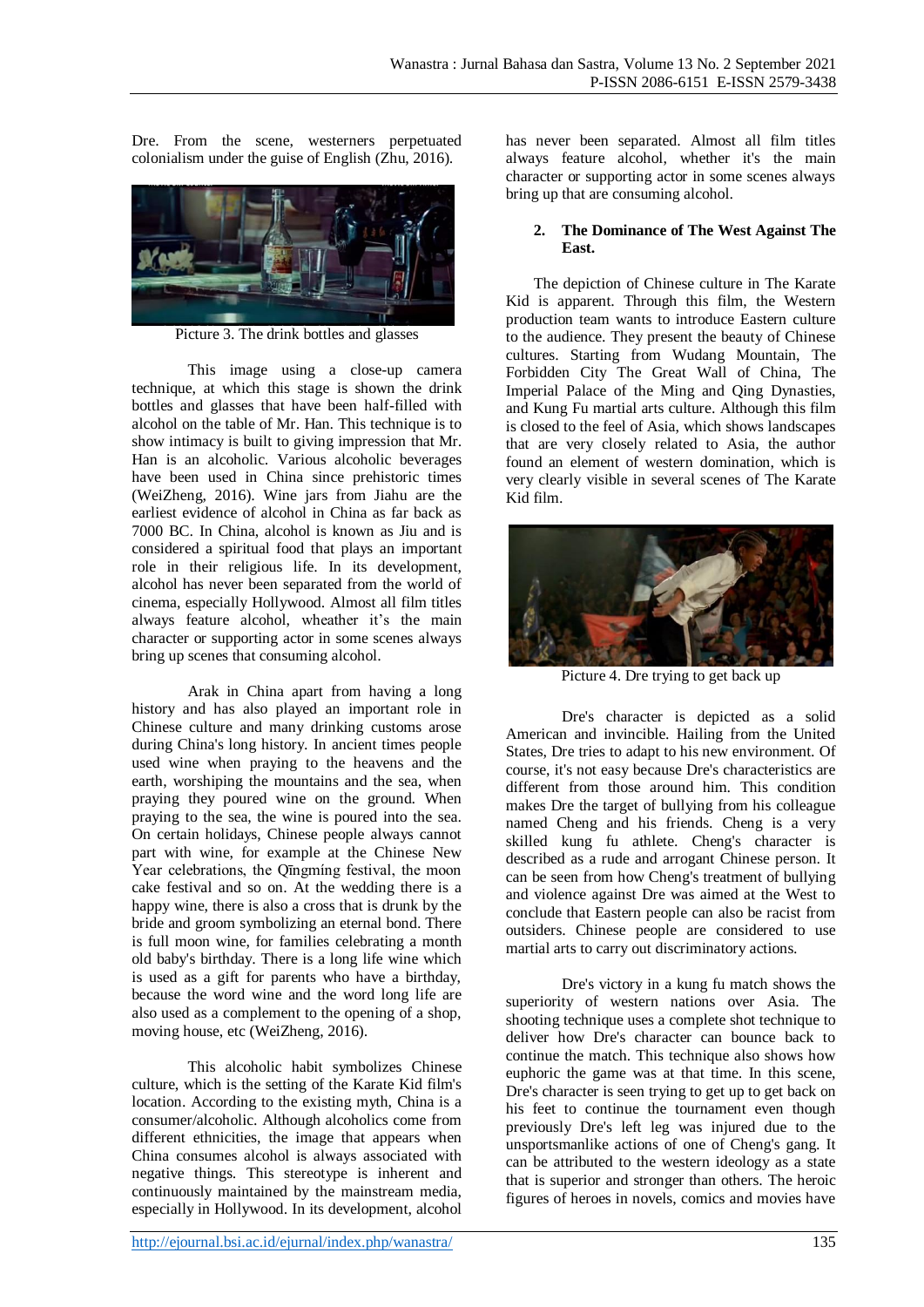similarities in physical and character, namely the hero must take bold and dangerous actions, for that the hero must be physically strong in order to protect the weak and can face the enemy to gain victory (Medrano, 2019). This stereotype is manifested through its supernatural powers or masculine body shapes, such as muscular and muscular, besides that the hero character also builds a relationship with a woman (heterosexual). In contrast, the hero usually has certain traits such as a loner and quiet; a hero only talks as needed and communicates everything with action.

Many successful dark skin athletes in sports have more or less led the paradigm that the dark-skin race is superior in terms of physical strength. From various sports, there are always big names of athletes who come from dark skin races. Several factors make dark skin superior in physical terms, especially in sports. According to Kanne in Dunning (2003) explains these factors based on physical characteristics:

- a. Longer proportions, narrower hip bones, broader and broader calf bones, longer arms than whites.
- b. Ratio Tenson to the larger muscles in blacks provides the typical conditions for a more flexible and denser bone structure.
- c. The elongated base structure of the body allows them to balance body heat.

These physical characteristics gave rise to the myth that dark skin has a dependable and excellent physique. It shows how strong Dre is as a child of American descent. Dre, who had fallen, then got back up to fight Cheng. At the beginning of the history of the arrival of dark skin in America, Afro-Americans were deliberately imported from Africa because they had advantages and physical endurance. Their power is used for plantation needs and services; even in the military, dark skin races go to war without pay. An example is when African-American men dominated horse racing before the civil war in America (Miller, 2019). Through the medium of film, consciousness has helped maintain and confirm the myth that dark skin is superior in physical terms.



Picture 5. American television program

The West's dominance over the film The Karate Kid is also shown through a scene showing American television programs in China. When Dre arrived at his new home, Dre saw a pitch-black TV. With Close up shooting techniques, American television programs are visible. This scene represents China's new image in terms of television programming. Chinese people like western television programs like the cartoon Spongebob & Squarepants. The spread of cultural values is not balanced. Local values are eroded by dominant foreign cultures that infiltrate other countries through media intermediaries (Williams, 2003). As a result, films that carry representations of local cultures lose their national identity. Massive United States invasion with its image, ideology, and way of life shared on a global scale through the United States mass media. This cartoon, produced by Nickelodeon Production House, is only a small part of the United States' means to achieve a dominant position that dominates the world. Meanwhile, Eastern society takes American products for granted. Although the subtitles for its television programs are in Chinese, Hollywood inserts American cartoon programs to show its dominance. It is proven by the words of Edward Said that the mass media tends to reinforce ideology to stick to its power through hegemony. The mass media also provide opportunities for the development of mass culture. Through the media, the dominant group is often used and continuously undermines, weakens, and eliminates the potential rivalry of the parties under its control. Mass media is a medium for sending messages, influencing cultural values , and creating stereotypes about gender, race, and ethnicity (Arie, 2020).



Picture 6. The violin trainer

Shooting with a complete shot technique shows a picture of a man in a black suit with a western appearance sitting in front of a grand piano. With this technique, it appears that Mei Ying's trainer is a Westerner. This scene shows that the west dominates the east from various aspects, including music. The choice of a western character as Mei Ying's trainer shows Westerners' inferior superiority compared to eastern. Westerners are always associated with superiority, and east with inferiority. In other words, the east felt itself inferior to the west in all aspects. belief that white people are superior to other races in many areas of life. White supremacy is an understanding of Western superiority which considers Europe as a nation that is superior and more advanced than other nations. While white supremacy arises because of the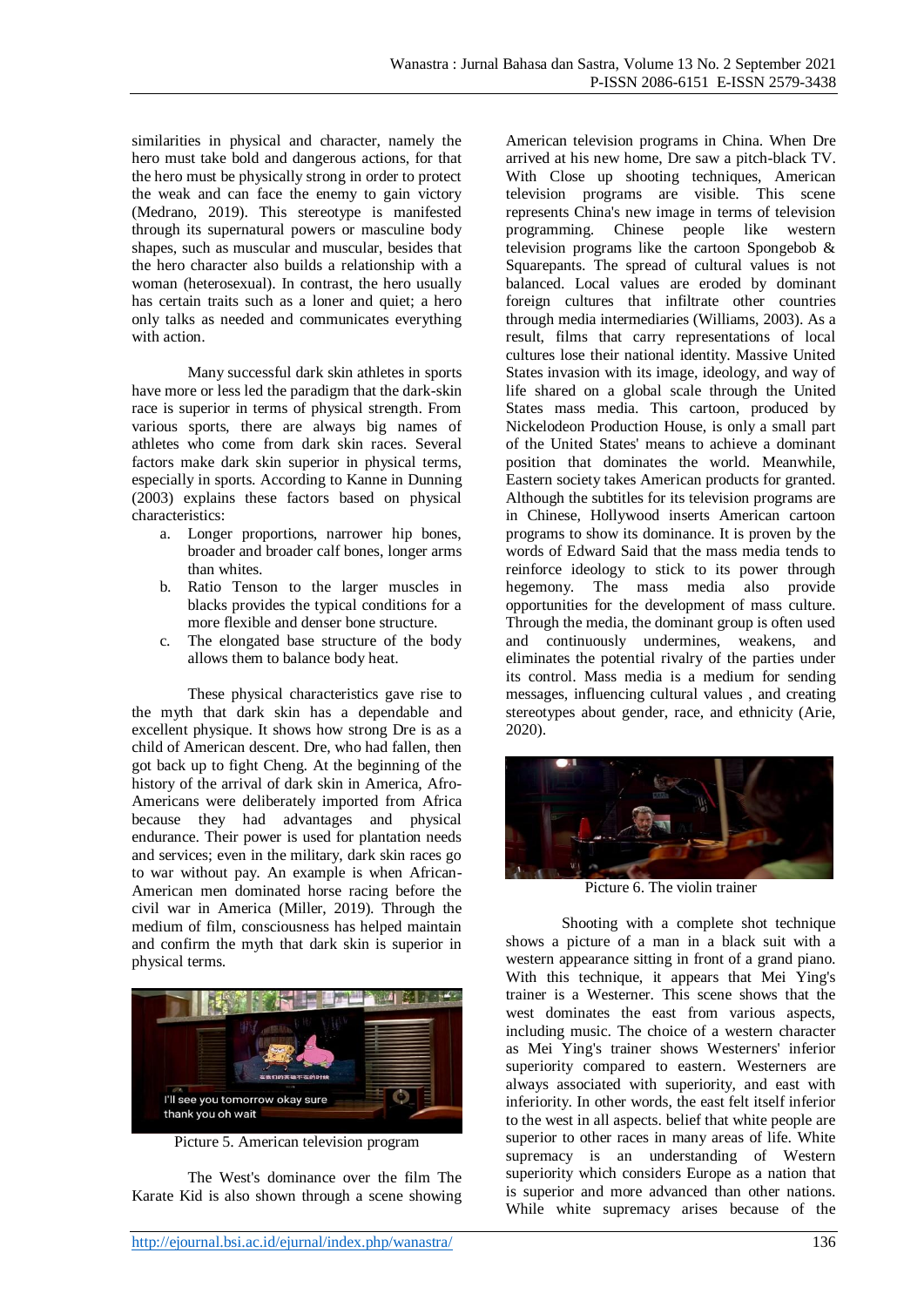assumption that white people feel that the white race is superior and other races so that they consider other races such as color to be considered inferior in social, cultural, and economic life (Winatian et al., 2019) Therefore, white Europeans believed that they should be dominant in various aspects of life in various countries. In addition, Europeans consider that the superiority of their nation can be used as a tool to control other nations by applying this understanding to other nations.

The selection of violin music also evidences this western superiority. The violin in its modern form originated in Northern Italy in the early 16th century, especially in the port cities of Venice and Genoa. Violin music is one of the most popular music in the world. Mei Ying's parents told her to practice the violin to enter the prestigious Beijing Academy of Music competition. Although the Chinese state organizes the event, the Mei Ying family chose to perform violin music performances instead of "original Chinese" music such as Guzheng (Sewpaul, 2016).

# **CONCLUSION**

Orientalism is a study of the west, and orientalist is a term for people who study it. Orientalism is a view that the East was built by the West because of the influence of imperialism. the generalization and decentralization of western culture causes its values to dominate the colonized nations. hollywood constructs the east through their point of view with a negative image. in their films, They portrayed the east badly and gave a better quality to the west. by using inequality and stereotypes, the west positioned itself with its ideology and demonstrated its dominance to the east.

The Karate Kid film depicts and builds Eastern stereotypes through the characters and characterizations in the film. Timur is described as oriental in appearance, does not speak English, and is alcoholic. All negative images are depicted in Asian characters like Cheng and his friends. On the other hand, the west is described as full of goodness. Another result of this study is the binary opposition between East and West. Implicit in this film shows how the west is superior to the east. Dre, as a western character, shows his superiority by defeating all his rivals in the kung fu tournament, and all his opponents are eastern boys. And also some aspects of western ideology that make the east inferior. All these eastern inferiorities and western superiorities still occur today. All evidence shows that orientalism is depicted in karate children's films. West to East stereotypes and East to West inferiority are seen in this film. Although this film was made in 2010, the writer finds that orientalism still exists through karate children's films in this modern era.

### **REFERENCES**

- Addison, E. (1993). Saving Other Women from Other Men: Disneys Aladdin. *Camera Obscura: Feminism, Culture, and Media Studies*, *11*(1), 4–25. https://doi.org/10.1215/02705346-11-1\_31-4
- Arie, K. (2020). The Depiction of Asians in Hollywood Films. *Global Studies*.
- Brammastian, I. Z., & Kusciati, K. P. (2018). The Orientalism of Arabs in Larry Charles Film"s The Dictator. *Universitas Sebelas Maret*.
- Bulbeck, D., Raghavan, P., & Rayner, D. (2006). Races of Homo sapiens: if not in the southwest Pacific, then nowhere. *World Archeology*, 109–132.
- Catherine Marshall, & Rossman, G. B. (2006). *Designing qualitative research* (4th ed.). Thousands Oaks, Calif. : Sage Publications.
- Dunning, E., & Malcolm, D. (2003). Critical Concepts in Sociology. *Humanities, Social Science & STEM Books*.
- Fuller, K. R. (2010). *Hollywood Goes Oriental: CaucAsian Performance in American Film*. Wayne State University Press Series.
- Hall, S. (1997). *Representation: Cultural Representations and Signifying Practices*. SAGE Publications Ltd.
- Irena, L., & Rusadi, U. (2019). The Commodification of Chinese Stereotypes in Humour of Stand up Comedy Indonesia. *International Journal of Multicultural and Multireligious Understanding*, *6*(2), 376. https://doi.org/10.18415/ijmmu.v6i2.714
- Medrano, K. (2019). *He'S the Hero We Deserve: Batman As a Figure of Dominant Masculinity*.
- Miller, W. (2019). Fight the Power: African Americans and the Long History of Police Brutality in New York City. *New York University Press*.
- Said, E. W. (1978). *Orientalism*. Pantheon Books.
- Scurry, S. (2010). Orientalism in America Cinema: Providing an Historical and Geographical Context for Post-Colonial Theory. *(Paper 789)*.
- Sewpaul, V. (2016). The West and the Rest Divide: Human Rights, Culture and Social Work. *Journal of Human Rights and Social Work*, *1*(1), 30–39. https://doi.org/10.1007/s41134-